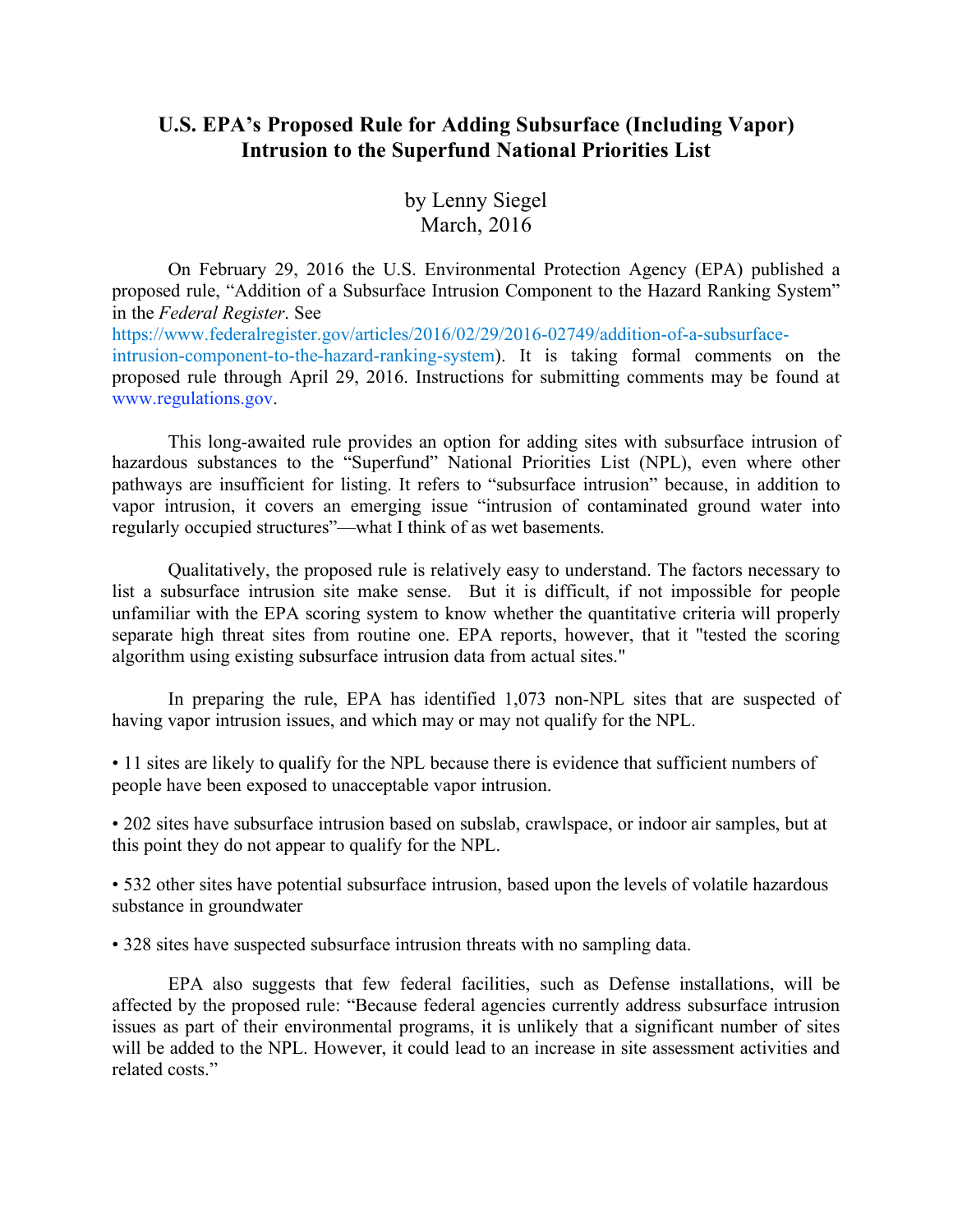In justifying the listing of sites where vapor intrusion is the only pathway, EPA argues that vapor mitigation systems, while necessary to protect building occupants, are often insufficient:

In the case of vapor intrusion resulting from a subsurface contaminant plume, failing to address the source of contamination and the resulting plume may result in an increased exposure to individuals due to migration and expansion of the plume over time. In this instance, individuals in regularly occupied structures that were previously unaffected by the plume may become negatively impacted by subsurface intrusion. Additionally, a subsurface contaminant plume in a lesser-developed area has the potential to impact future development if left untreated.

There are several other concerns related to only addressing subsurface intrusion problems with a vapor mitigation system. The first concern is that vapor mitigation systems require ongoing monitoring and maintenance throughout the life of the system. Periodic inspections of the vapor mitigation system are necessary to make sure it is operating as designed. Over time the system can degrade, and maintenance will also be necessary, such as replacing the fan in an active sub-slab depressurization system. Non-mechanical failures of the system can occur as well, such as, electric power failure, turning off the fan or ignoring a damaged system.

EPA also points out that state regulatory oversight of vapor intrusion threats is uneven. In 2009:

Nine states had regulations that address vapor intrusion specifically; three states had regulations under development. Thirty-four states either have guidance for addressing vapor intrusion or are in the process of developing guidance.

And it reinforces the need for federal jurisdiction by citing the Government Accountability Office's 2010 finding:

EPA may not be listing some sites that pose health risks that are serious enough that the sites should be considered for inclusion on the NPL. While EPA is assessing vapor intrusion contamination at listed NPL sites, EPA does not assess the relative risks posed by vapor intrusion when deciding which sites to include on the NPL. By not including these risks, states may be left to remediate those sites without federal assistance, and given states' constrained budgets, some states may not have the ability to clean up these sites on their own... However, if these sites are not assessed and, if needed, listed on the NPL, some seriously contaminated hazardous waste sites with unacceptable human exposure may not otherwise be cleaned up.

EPA proposes to incorporate the subsurface intrusion pathway into the soil pathway, one of four Hazard Ranking System categories, "because both consider the relative risk posed by direct contact with existing contamination areas." However, in the absence of evidence of subsurface intrusion, the soil pathway score component would remain unchanged. The final score would still be based on a combination of the four component scores.

EPA proposes to evaluate potential exposures at 1) as regularly occupied buildings with evidence of actual exposure and 2) where "sampling of indoor air has not documented that